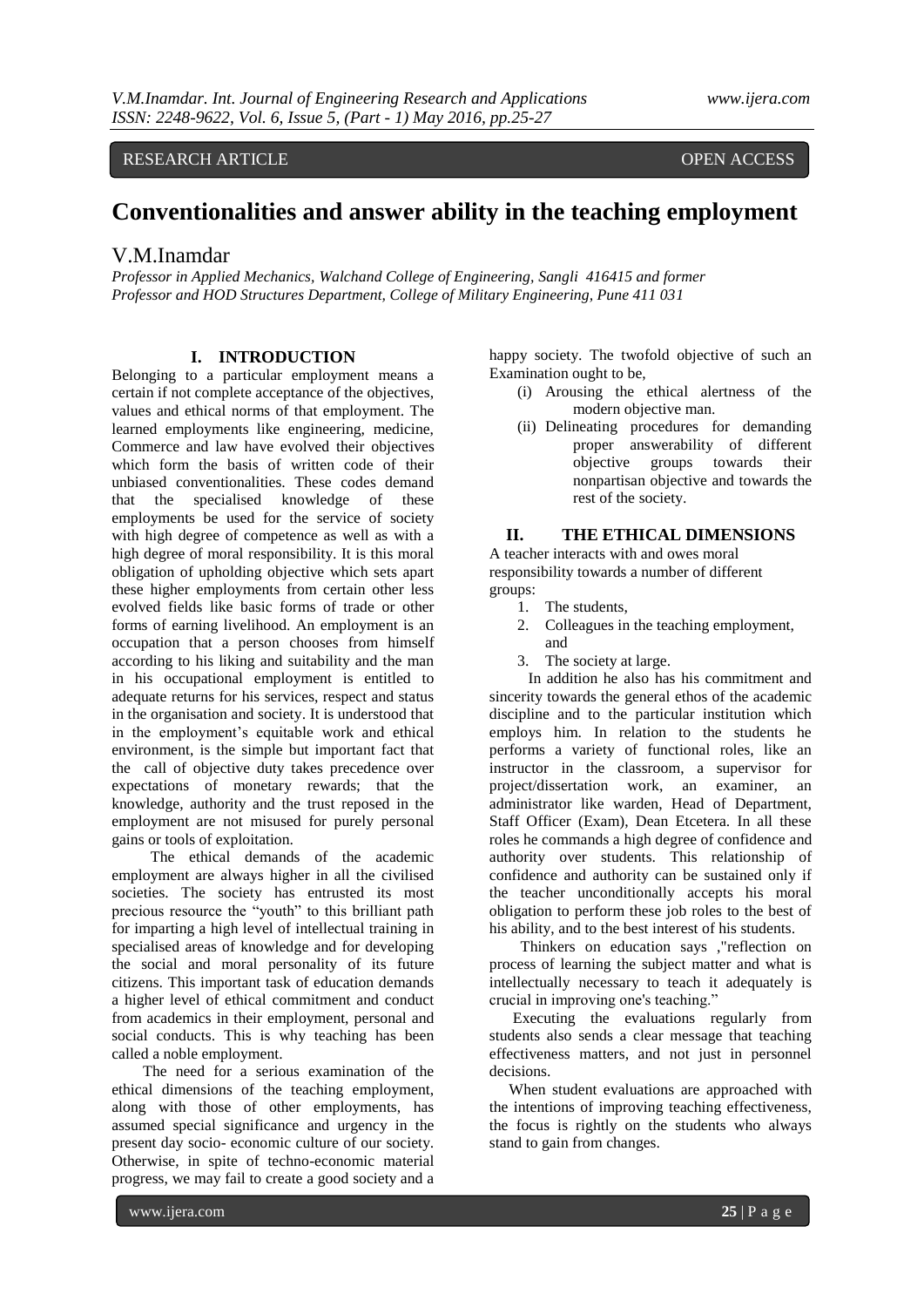As a member of a work group he has obligations towards his colleagues and co-workers. The descriptive terms for healthy interpersonal relationships in a successful work group would be friendliness ,cooperation ,tolerance of diverging viewpoints ,encouragement ,help and guidance from seniors and due respect and courtesy from juniors. It is these qualities of work life which make a supportive work environment. The responsibility for creating this work environment and for upholding the dignity and prestige of the teaching employment lies on every individual member who takes upon this employment.

 As a member of the academic community the teacher owes devotion to the fundamental academic values and ethos. These may be expressed as love and respect for learning, intellectual eagerness , pursuit of knowledge for its own sake, reliance on reason and intellectual methods of enquiry for deciding issues, objective and honest reporting of one's own work and criticism of other's work etcetera. It is the teacher's moral and objective responsibility to cultivate this academic interest and to help others to do so.

 The responsibilities of a teacher extend beyond his students, institution and academic ethos. As a guardian of the intellectual heritage of the human race, he has to be alive and responsive to the problems and processes of social development. The society looks up to the learned academics for proper examination and explanation of these problems and for guidance and advice on methods for their solution, as well as for meeting the challenges of the future. They have a moral duty to exert their influence by providing their expert opinion on the plans and policies which affect the welfare and progress of the nation. In a democracy the weight of this expert opinion is an essential safeguard for the long term, overall interests of the society against the populist but harmful measures many a times adopted by the government of the day to gain political advantages, can also be observed very much.

## **III. POSSIBLE RESPONSES**

 The first need is to have proper get together for discussion of problems related to academic conventionalities. A centre of academic conventionalities could be formed at college level.

 An effective step for ensuring answerability of teachers in performance of the normal academic work would be a fair system of monitoring and evaluation. Measures like student evaluation, peer evaluation, superior evaluation have become standard institutional policies in many universities abroad. Unfortunately suggestions for their introduction in our country have not found a

favourable response in the academic community. The two main reasons for this attitude appear to be:

- (i) The psychological barrier of teachers, who have always been evaluators for others, in submitting themselves to evaluation, particularly by students; and
- (ii) A suspicion that such procedures would become instruments of exploitation and harassment of teachers.

 To an extent this hostile attitude exists only because these measures are seen as imposition from above, rather than evolving out of teachers own concern forfurthering open mindness through selfregulation. Open deliberation in representative academic bodies could clarify many of the misgivings associated with these measures. The mechanics of implementation should be worked out by these bodies to ensure that proper safeguards are built into them so that the system serves its objectives and does not lend itself to misconduct.

 It is about time that the academic employment adopts a code of objective conduct similar to those adopted by other learned employments. Mere formal adoption of a code of objective conventionalities may not promote professional idealism. We should also have an effective system for ensuring its proper implementation. Corrective measures to improve the defaulting teachers are only one aspect of the problem. Many a time's individual teachers taking a stand on ethical issues come in conflict with the administrative authorities or vested interests of pressure groups in different departments in college. It is the moral responsibility of the academic employment to support such teachers so that they are not left to fight the ethical battle single handed.

 Many of the ills of the system of higher education, including the non-ethical academic arise because of the non-performance of their assigned administrative functions by academic authorities like Vice Chancellor, the Dean and College Principals/Directors. In fact, before demanding answerability from teachers, the system must demand answerability from the academic authorities. One way of doing this would be to require the academic authorities to prepare annual answerability reports which should be placed before and debated by the appropriate academic body. For example the Vice-Chancellor should prepare his answerability report outlining the institutional goals, the challenges and problems before the university, the efforts made in meeting those challenges, the results achieved and the proposed future course of action. This report should be placed before and debated upon by the Academic Council of the university. It should also be submitted to the government bodies and other funding agencies. Similarly answerability of Dean,